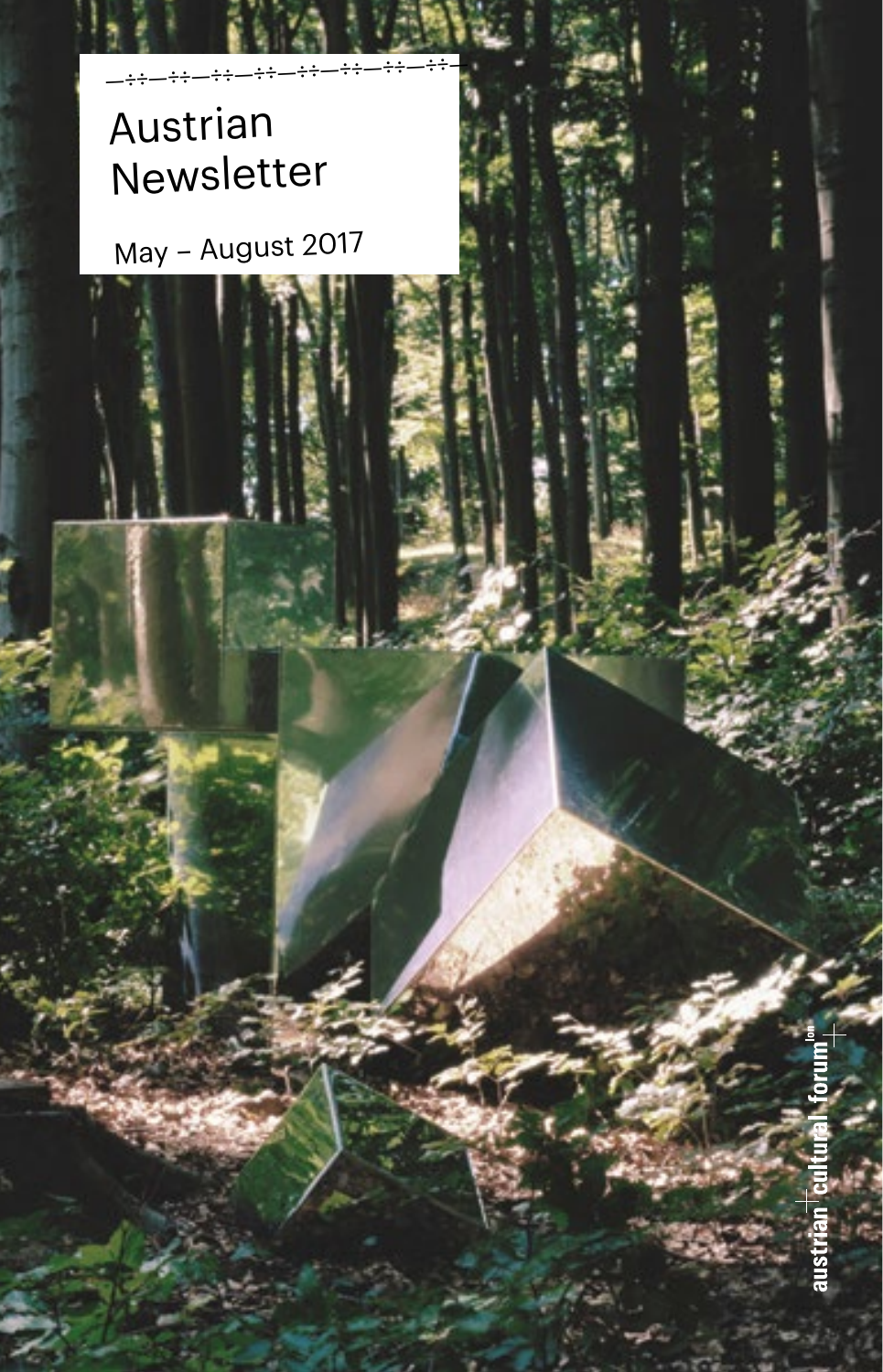# Visual Art

## Academy of Fine Arts Vienna @ Europe House London

—÷÷—÷÷—÷÷—÷÷—÷÷—÷÷—÷÷—÷÷—

*Until Friday 12 May, 12 Star Gallery, Europe House, London* 

To mark the 60th anniversary of the founding of what has become the EU, the 12 Star Gallery presents students from Europe's leading art schools. Celebrating its own 325th anniversary, the Academy of Fine Arts showcases two young artists Antonia Wagner-Strauss and Sophia Hatwagner from the Art and Photography Class directed by Martin Guttmann.

12 Star Gallery, Europe House, 32 Smith Square, London SW1P 3EU; +44 (0) 20 7973 1992

## Island Revival – International Sound Art Competition

*Thursday 4 May – Thursday 1 June Morley College, London*

Austrian artist Mara Marxt Lewis will, together with her husband Tyler Lewis, present a sound art installation exploring the relationship between humanity and nature by merging natural and manmade elements in the Engine Room's International Sound Art Exhibition 2017.

The Engine Room, Morley Gallery, 61 Westminster Bridge Road, London SE1 7HT [www.morleycollege.ac.uk](http://www.morleycollege.ac.uk)

## Artist Anna Helena: This could be in focus!

*Tuesday 23 May, 7pm, ACF London*

Austrian artist Anna Helena Barfuss presents a screening and performative reading at the ACF as part of her



Anna Barfuss

photography residency in London. Anna's recent work has explored the experience of establishing contacts in London with a German accent. She also examines this city of unleashed capitalism, including issues relating to class, gentrification and the legacy of colonialism.

## London Festival of Architecture: Modernist Rebels Roundtable

#### *Wednesday 14 June, 7pm, ACF London*

This year the London Festival of Architecture coincides with Professor Liane Lefaivre's (University of Applied Arts Vienna) presentation of her recently published book *Rebel Modernists, Viennese Architecture since Otto Wagner*



Karl Marx Hof, photo by Amaty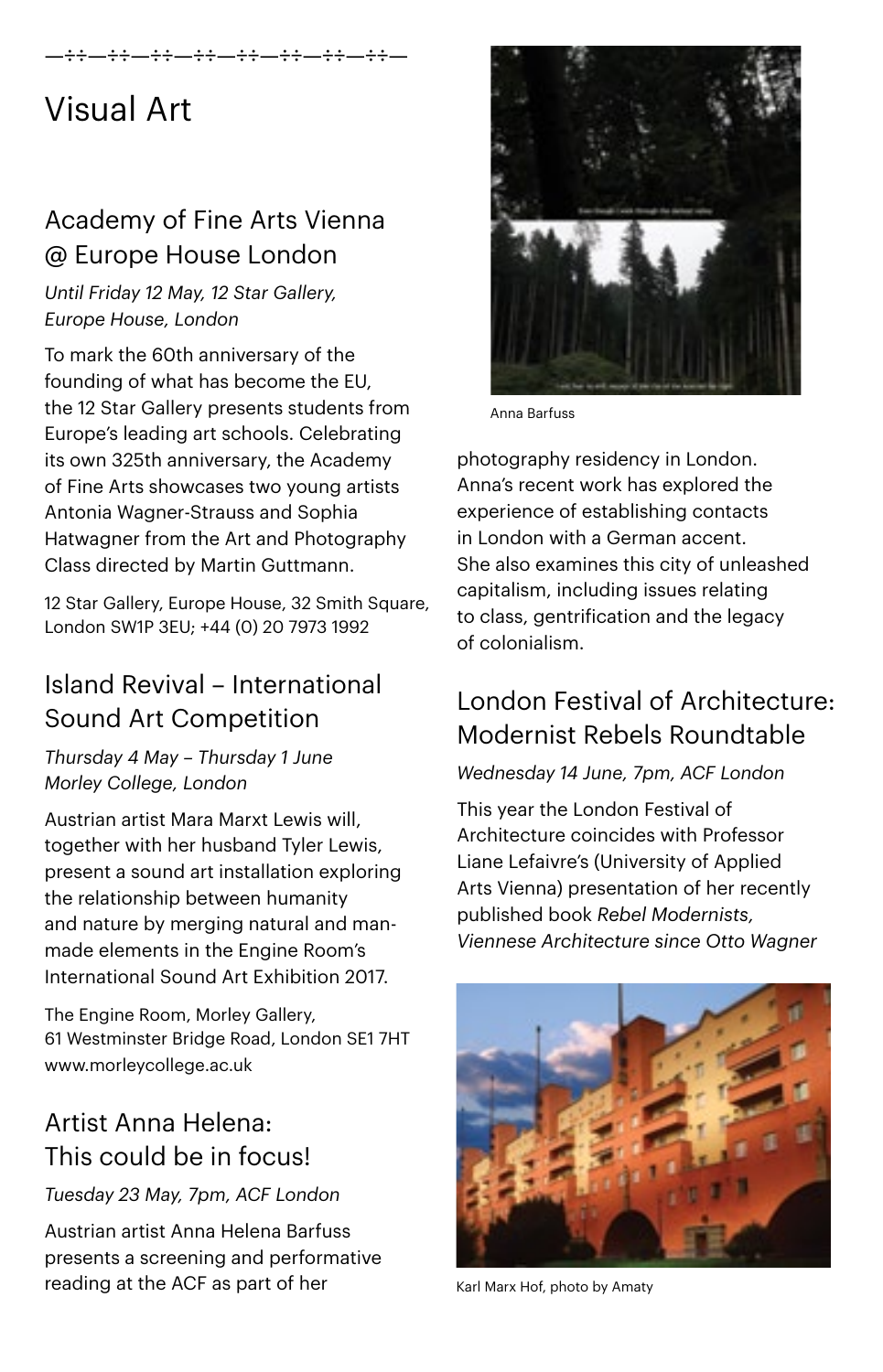# Only Human: Believing the Strangest Things, Loving the Alien

Elena Kristofor, Paul Purgas, Stephen Oram and Ernst Miesgang. Elena Kristofor, Paul Purgas, Stephen Oram and Ernst Miesgang. Artists: Joey Holder, Lukas Janitsch, Olesya Kleymenova, Artists: Joey Holder, Lukas Janitsch, Olesya Kleymenova, Curated by Laura Prime Curated by Laura Prime



*Opening Thursday 11 May, 7– 9pm, ACF London Exhibition continues until Friday 28 July 2017*

Showcasing alien artefacts, *Only Human* provides new evidence that we're not alone! A collaboration of Austrian and British artists and researchers presents extraterrestrial sounds, images, words and objects with a programme of discursive events. In a time in which we are spoon-fed fictions, you are invited to discover the truth.

## Call-out Panel Discussion

#### *Tuesday 13 June, 7pm, ACF London*

A panel of artists, curators and writers discuss the call-out culture of the 'keyboard warrior' who seeks to right political 'wrongs' online. Is it a useful practice in raising awareness of socio-political issues or just more finger-pointing? The panel will be chaired by artist, curator and writer Emily Pope.

## Predictions of the Future: Virtual Futures Salon

#### *Tuesday 20 June, 7pm, ACF London*

Virtual Futures, directed by Luke Robert Mason, creates immersive events in London exploring the convergence of art, science,

technology, philosophy and culture. For their salon at the ACF London they invite a panel of near-future thinkers to discuss the subject of sci-fi: does it predict or prescribe the future?

## Happy Hive Gathering

#### *Thursday 13 July, 7pm, ACF London*

The ACF will host a special crossmodial gathering. This movement born from the synthesis of art, science and entrepreneurship, brings together professionals and practitioners from a wide variety of fields. The happy hive gathering encourages cross-disciplinary collaboration and a utopian vision for the future of collective-consciousness.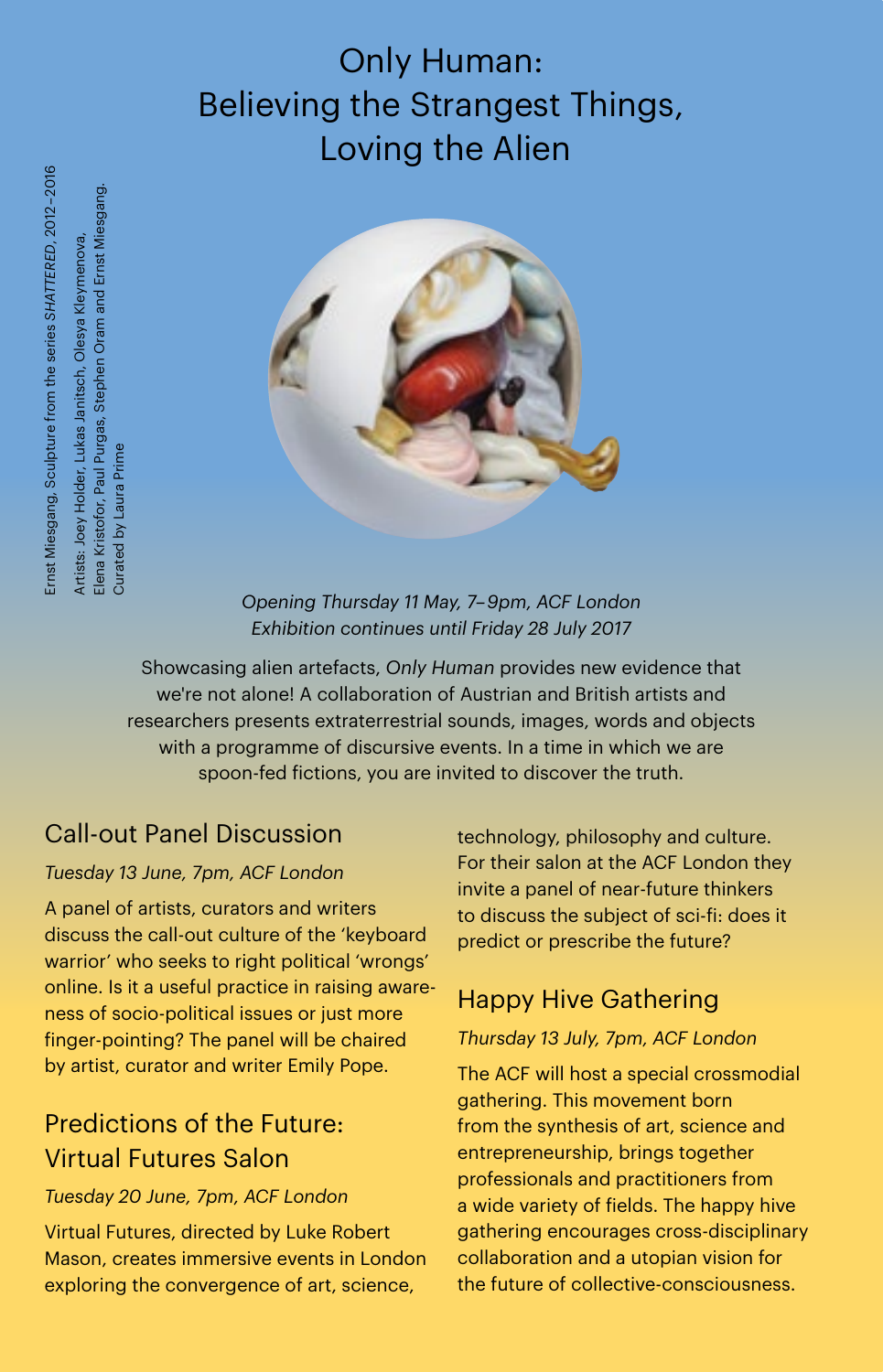(Lund Humphries, Spring 2017). This lecture and round table will discuss and compare Vienna's and London's traditions of social housing.

## Mostyn OPEN featuring Gernot Wieland

#### *Saturday 8 July – Wednesday 5 November Mostyn, Wales*

To celebrate their 20th anniversary Mostyn, one of Wale's leading contemporary art spaces, hosts an exhibition of artists from around the world. Austrian media artist Gernot Wieland presents *Thievery and Songs*, an exceptionally beautiful tragicomic work, framed by the story of a dancer. This collage of moving images is composed of Super 8 film, video, watercolours, drawings, claymation and his father's photos.

[www.mostyn.org;](http://www.mostyn.org) [www.gernotwieland.com](http://www.gernotwieland.com)



Gernot Wieland, *Thievery and Songs*

## Johanna Magdalena Guggenberger: this is (not) the time to (get up) and walk away

*Tuesday 1 August – Thursday 28 September Belmacz Gallery, London*

Austrian artist Johanna Magdalena Guggenberger's first UK solo exhibition will draw on her practise of traveling, in this case to Karachi. Her work explores migration between high and low

culture, western and eastern perception of art and social contextualization. The exhibition is a reversed exhibition finding its resolution not in the opening but in the finissage on Thursday 28 August (6 – 8pm).

Belmacz Gallery, 45 Davies Street, London W1K 4LX; [www.belmacz.com](http://www.belmacz.com)

—÷÷—÷÷—÷÷—÷÷—÷÷—÷÷—÷÷—÷÷—

# Performance

## I Exist Only as a Reflection – Jelinek / Bachmann

#### *Thursday 4 May, 7pm, ACF London*

Two exceptional Austrian authors, Ingeborg Bachmann and Elfriede Jelinek, performed by the internationally acclaimed actress Maxi Blaha, while composer and pianist Simon Raab provides the musical score in this special ACF performance. Austrian Nobel Prize winner Elfriede Jelinek wrote about Ingeborg Bachmann and provided the texts exclusively to Maxi Blaha.

## Lay Down Your Arms! On Peace in Europe

*Monday 8 May, 4.30 – 7pm University of London*

Maxi Blaha will perform a second one-woman show during her time in London based on the life of Bertha von Suttner, author, journalist, activist and first female Nobel Peace Prize winner. The performance, entitled *Soul of Fire*, is accompanied by a lecture by Dr Daniel Laqua, a specialist in 19th and 20th-century history and European peace movements.

University of London, Room 104 Senate House, Malet Street, London WC1E 7HU Booking: www.sas.ac.uk/events/event/7180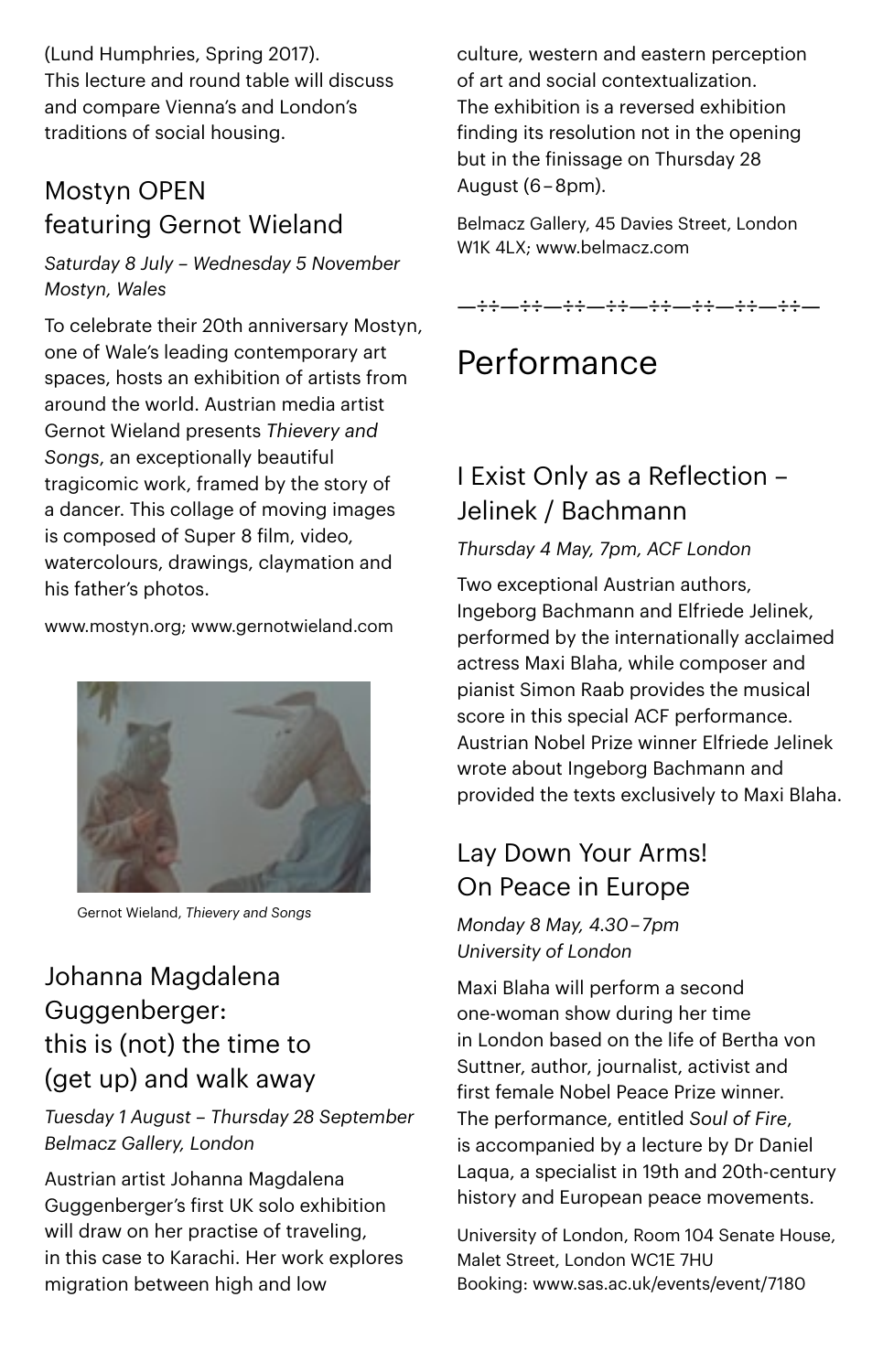

Maxi Blaha

## The Limits of Education?

*Wednesday 7 June, Freud Museum London*

Vienna 1924. Marxist psychoanalyst and Jewish youth worker Siegfried Bernfeld and Anna Freud reflect on their hopes and fears for postwar education. They discuss the failure of the Baumgarten Centre for Jewish refugee children and the development of child facilities in Social Democratic ('Red') Vienna. Gerald Davidson continues his series of dramatic presentations on second generation psychoanalytic pioneers.

Freud Museum London, 20 Maresfield Gardens, London NW3 5SX; [www.freud.org.uk](http://www.freud.org.uk)

## Land of Scoundrels

#### *Friday 9 – Sunday 11 June, 7.30pm Rich Mix, London*

A night of new theatre responding to the centenary of the Russian Revolution. This tumultuous moment of cataclysm in modern history, challenged, relived and remade through three intertwining plays, all in the European modern tradition. Featuring newly commissioned works for Rich Mix's Revolution 17 season, Petra Pandora Freimund, SJ Fowler and Larry Lynch present a theatrical intervention into any nostalgic reminiscence this centenary may evoke.

Rich Mix Theatre, 35 – 47 Bethnal Green Rd, London E1 6LA [www.richmix.org.uk/festivals/revolution17](http://www.richmix.org.uk/festivals/revolution17)

## Cie Willi Dorner at East London Dance

#### *Saturday 17 & Sunday 18 June, Stratford*

Stratford Living Room presents human sculpture and photography in which individual private homes around Stratford become exhibition spaces, providing a profound insight into the living conditions and history of the area. Willi Dorner is one of Austria's most successful dancers and choreographers known for projects such as Bodies in Urban Spaces.

[www.eastlondondance.org](http://www.eastlondondance.org)

## Fix at the Edinburgh Festival Fringe

#### *Friday 4 – Monday 28 August Underbelly, Edinburgh*

Worklight Theatre are proud to premier their new show FIX at the Edinburgh Festival Fringe this summer. The team behind the multi-award winning show LABELS embarks on a quest to explore different forms of addiction, focusing on new technologies and how they have shaped the development of new types of behavioural compulsions.

Underbelly, 56 Cowgate, Edinburgh [www.edfringe.com](http://www.edfringe.com)

#### —÷÷—÷÷—÷÷—÷÷—÷÷—÷÷—÷÷—÷÷—

## Literature

## European Poetry Night

#### *6 May, 7.30pm, Rich Mix, London*

The Enemies Project presents European Poetry Night, a collaborative celebration of contemporary European experimental and literary poetry. Featuring brand new performance works of poetry from pairs of poets drawn from over a dozen European nations, including Austrian poet Max Höfler.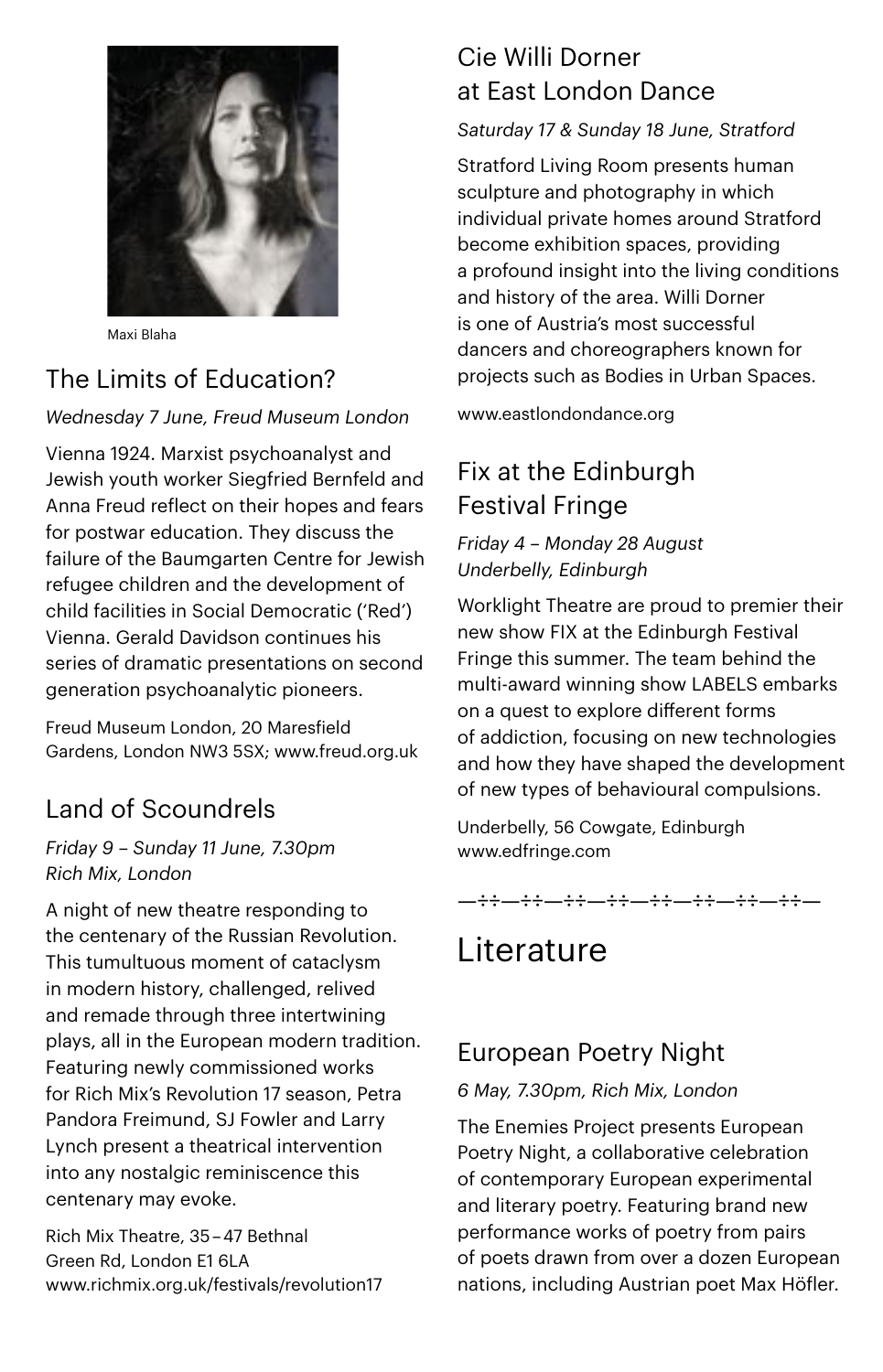Rich Mix Theatre, 35 – 47 Bethnal Green Rd, London E1 6LA; [theenemiesproject.com/epn](http://www.theenemiesproject.com/epn)

## Robert Seethaler Reading

#### *Tuesday 16 May, 7pm, ACF London*

Vienna-born actor and writer Robert Seethaler, whose novels *The Tobacconist* and *A Whole Life* have gained critical acclaim in the UK, will be the Ingeborg Bachmann Centre's Writer-in-Residence in 2017. At this special ACF event Seethaler and UK actor Joseph Kloska will read from the aforementioned novels in German and English followed by a panel discussion with the translator Charlotte Collins.

## Illuminations II: Erich Fried

#### *Thursday 6 July, 7pm, Kensal Green Cemetery, Dissenters Chapel, London*

The second instalment of Steven Fowler's new series of innovative events bringing to light the work of writers fundamental to the unique Austrian contribution to world literature in the post-war era. Erich Fried, one of the great political and love poets of the post-war era, whose strikingly beautiful and immediate poetry found no contradiction in those themes, is celebrated on the grounds of Kensal Green Cemetery, where he rests.

Kensal Green Cemetary, Harrow Road, London W10 4RA

—÷÷—÷÷—÷÷—÷÷—÷÷—÷÷—÷÷—÷÷—

# Music

## STERGIN EP Release Party

*Sunday 7 May, 6.30pm, Servant Jazz Quarters*

London-based Austrian band STERGIN celebrate the release of *Caramel Tony in Her Pleasuredome*. Expect distorted clarinets,

synth basses, vocals, quitar, field recordings turned into beats and electronic noises alongside wild, creative drumming. Chaos Theory will DJ before and after the concert.

Servant Jazz Quarters, 10a Bradbury Street, London N16; [www.servantjazzquarters.com](http://www.servantjazzquarters.com) 

## Marko Ciciliani in Concert

Wednesday 17 May, 7pm, ACF London

Marko Ciciliani is a composer and audiovisual artist based in Austria. He brings together performative electronic music, light / laser designs and live-video where the manipulation of images becomes part of an extended instrumental design. Ciciliani will perform a second concert in London at Café Oto on Thursday 18 May.

## Austrian bands at The Great Escape Festival

#### *Thursday 18 – Saturday 20 May, Brighton*

The Great Escape is a festival showcasing emerging artists from all over the world. This year numerous Austrian artists are featured: American-Austrian singer songwriter James Hersey, indie band Molly, experimental electronic Hearts Hearts, indie stars Steaming Satellites and Manchester-based Salute aka Felix Nyajo will all be performing.

[www.greatescapefestival.com](http://www.greatescapefestival.com)



Salute aka Felix Nyajo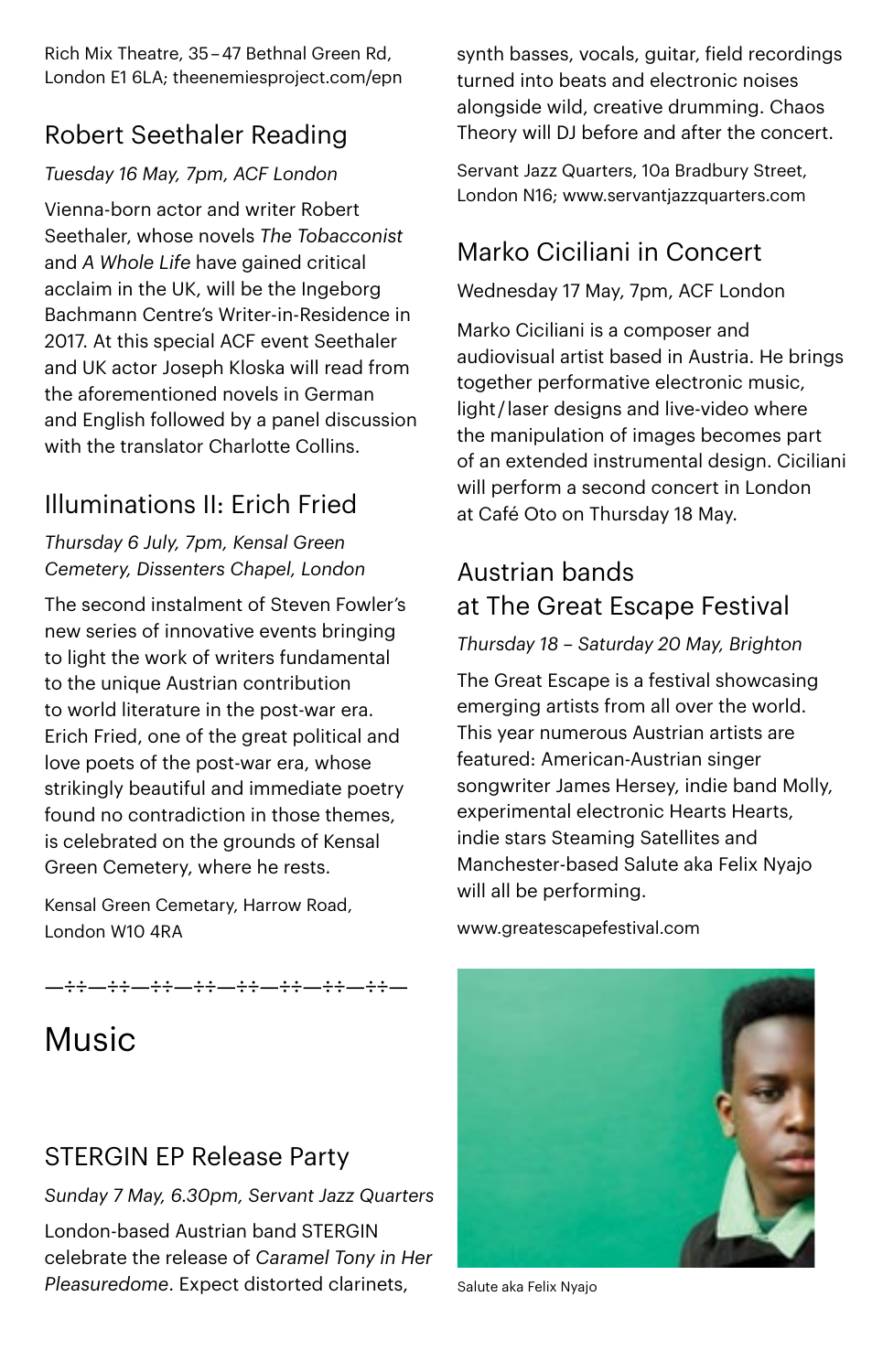## Anika Vavic Concert

### *Wednesday 31 May, 7pm, ACF London*

Acclaimed pianist Anika Vavic will perform a programme of works by Haydn, Shih, Skriabin, Chopin and Prokofiev. Recent career highlights include concerts with the Mariinsky Orchestra and the LPO under Vladimir Jurowski at the BBC Proms.

## Olga Neuwirth's Kloing! at Aldeburgh Festival

#### *Wednesday 21 June, 7.30pm, Aldeburgh*

Neuwirth's piece is an unhinged tragicomic duel between pianist and an instrument that is computer-controlled – but also ultimately out of control. Illuminated by live video, it's an exhilarating tour-de-force for performers, technology and technicians. It's a homage to the great virtuosos of the past, but also a wry commentary on technology today. Man versus machine – machine wins?

Snape Maltings Concert Hall, Suffolk IP17 1SP [snapemaltings.co.uk](https://snapemaltings.co.uk/whats-on/kloing/)

## Royal Academy of Music Song Circle: Songs of Summer

### *Wednesday 28 June, 7pm, ACF London*

*Summer is icumen in.* After their sold out Schubertiade in January, students of the Royal Academy of Music return with a 'Songs of Summer' recital, featuring some 15 songs and duets to usher in the sunny season. Though it doesn't look like English, *Summer is icumen in* is a well-known 13th century poem that translates as 'summer has arrived'.

## Theoral – Concert & Panel Discussion

### *Thursday 29 June, Café Oto, London*

Austrian experimental music magazine Theoral presents an engaging concert and panel discussion hosted by Café Oto



Theoral

to explore relevant issues, debates and challenges in the field of electronic and contemporary classical music. The concert features music by Austria-based artist Angélica Castelló, Austrian composer and improv musician Burkhard Stangl and jazz musician Hans Falb.

Café Oto, 18 – 22 Ashwin Street, London E8 3DL [www.cafeoto.co.uk](http://www.cafeoto.co.uk)

## Exchange & Collaborate VII: Guildhall & Mozarteum

#### *Wednesday 5 July, 7pm, ACF London*

Students from the Mozarteum in Salzburg will come to London for the seventh consecutive year to participate in workshops and exchanges with students at the Guildhall School of Music and Drama. The invited ensemble from each institution will perform a concert at the ACF London.

## Dorit Chrysler at WOMAD Festival

### *Friday 28 – Sunday 30 July, Charlton Park*

Dorit Chrysler has been dubbed a superior wizard of the theremin, a mysterious sounding electronic instrument which is played by massaging thin air. Chrysler is an Austrian-born, New York based composer, producer and singer, and has collaborated with musicians such as Lene Lovich, Dinosaur Jr., Marilyn Manson, Gordon Raphael of The Strokes and Electric Indigo.

[www.womad.co.uk](http://www.womad.co.uk)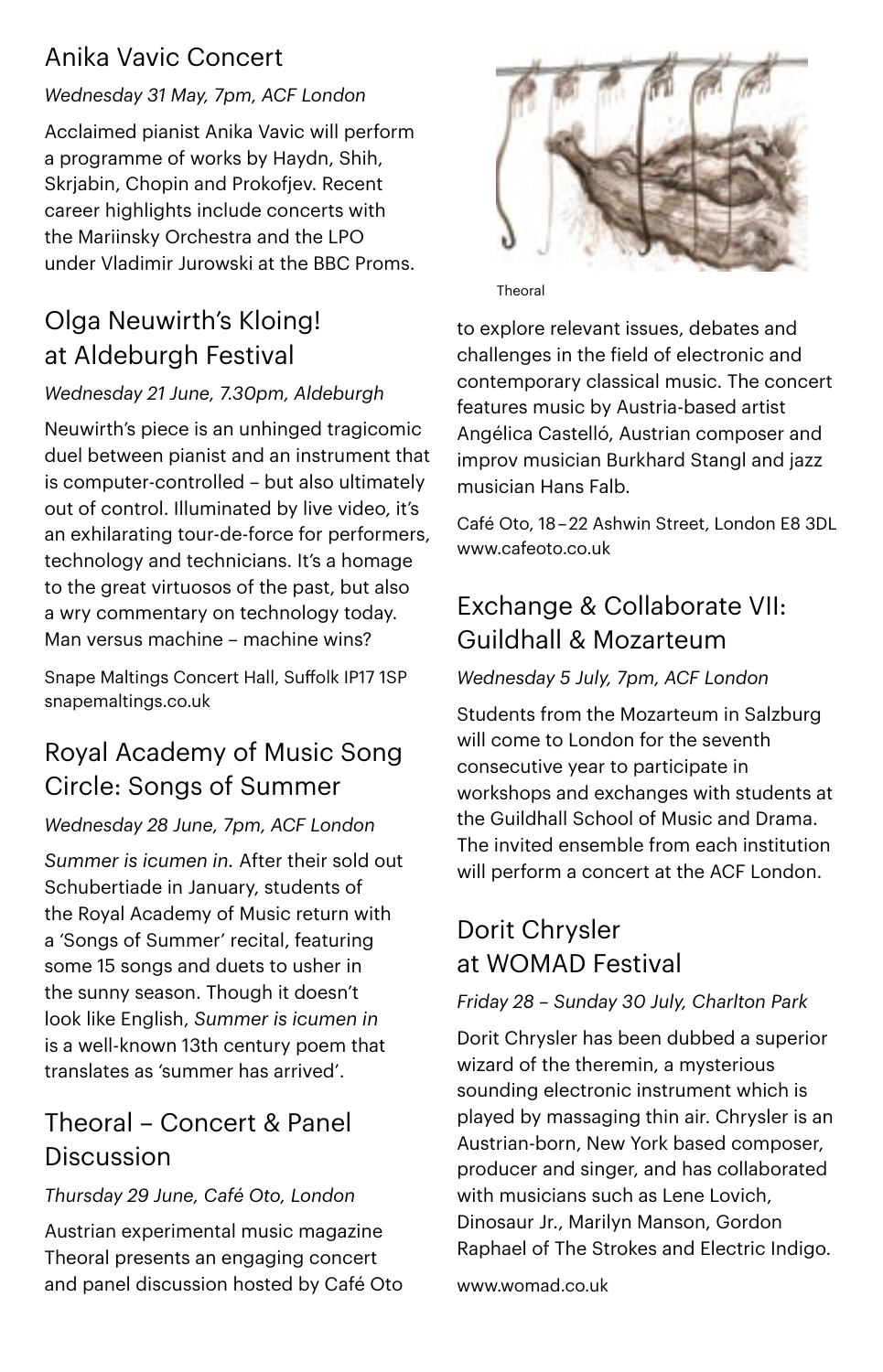#### —÷÷—÷÷—÷÷—÷÷—÷÷—÷÷—÷÷—÷÷—

# Film

## LOCO London Comedy Film Festival

#### *Friday 5 May, 2pm & 8.30pm, BFI London*

*We Used to be Cool* will screen at the LOCO London Comedy Film Festival. Marie Kreutzer's film is a humorous look at three 30-something couples who become parents at the same time. Professionally successful, ethical, idealistic and cool they struggle with the growing realisation that having kids will make them bourgeois. Screening followed by Q&A with the director.

BFI Southbank, Belvedere Road, London SE1 8XT; [locofilmfestival.com](http://locofilmfestival.com/2017-festival/)



Still from *We Used to be Cool*

## Ruth Beckermann Film Retrospective

#### *Sunday 4 – Friday 30 June, Close-Up Cinema*

Ruth Beckermann, born in Vienna in 1952, has been creating essay films and documentaries for 40 years and is well known internationally as one of Austria's most courageous and spirited filmmakers. Her politics of the image manifests itself

in a wide array of cinematic forms: from 'classical' documentary approaches through personal essays that traverse time and space like magical carpets to artistic leaps into fiction.

Close-Up Cinema, 97 Sclater Stree, London E1 6HR; [www.closeupfilmcentre.com](http://www.closeupfilmcentre.com)

## **CineClub** Stefan Zweig Season

This year the ACF's Cineclub will screen a special series based on and inspired by the works of Austrian author Stefan Zweig in anticipation of the release of the film *Farewell to Europe* based on the author's life in exile.

## Burning Secret

#### *Wednesday 3 May, 7pm, ACF London*

Robert Siodmak's 1933 film is based on the novel of the same name by Stefan Zweig. They tell a darkly compelling coming-of-age story – a tale of seduction, jealousy and betrayal. Edgar is befriended by a suave Baron who has taken a fancy to his mother. While he senses something amiss he has no idea of the burning secret driving the affair that will change his life forever.

Germany / Austria, 1933, 93 mins, German with English subtitles, directed by Robert Siodmak



Still from *Burning Secret*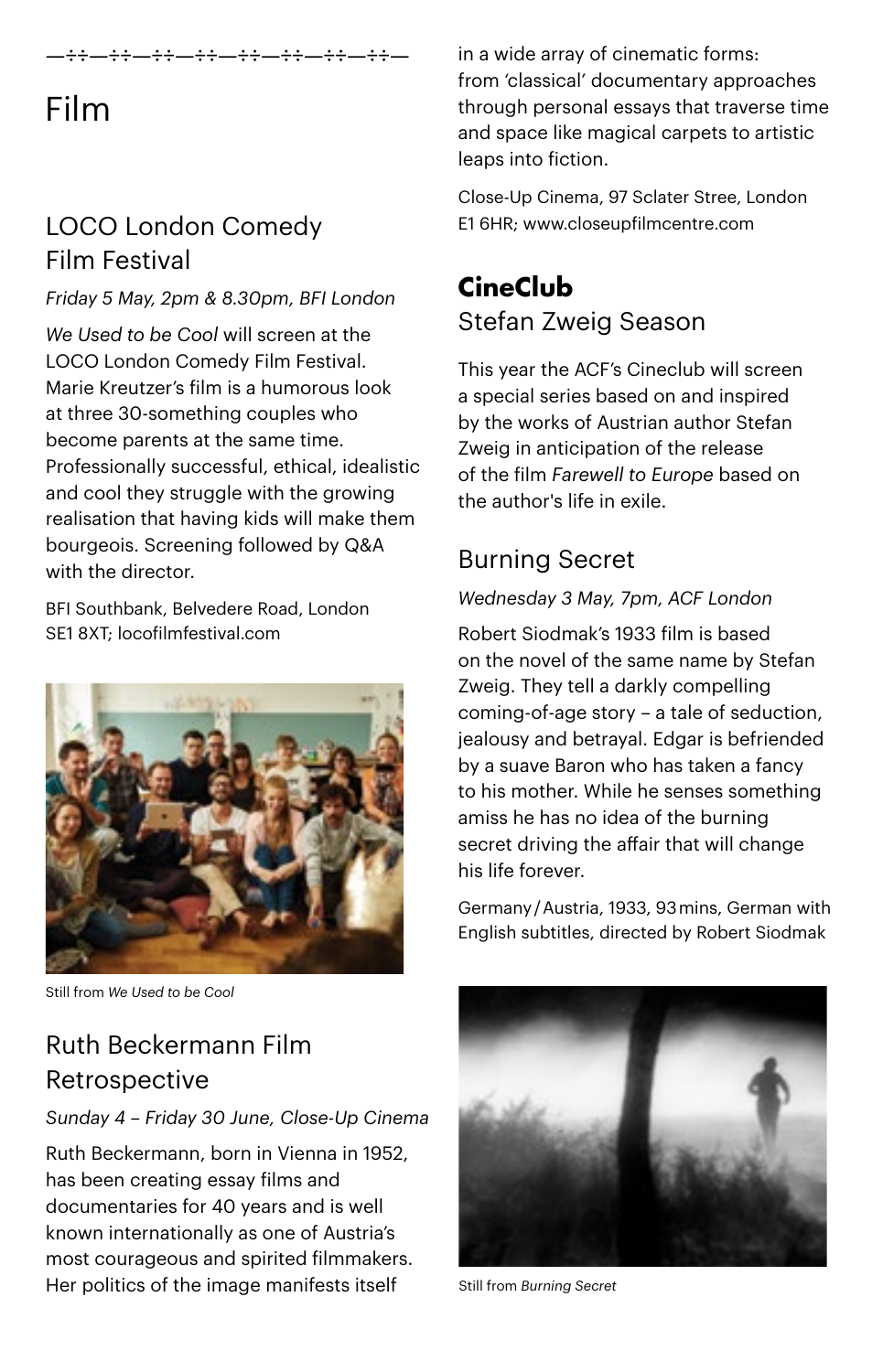## Fear (Angst)

#### *Thursday 1 June, 7pm, ACF London*

*Fear*, directed by Roberto Rossellini and starring his wife Ingrid Bergman, is loosely based on the Stefan Zweig novel of the same name. Rossellini wanted to explore the reconstruction of Germany from both a material and moral standpoint ten years following his film *Germany Year Zero*. The film is noirish with aspects reminiscent of Hitchcock and German Expressionism.

Italy / Germany, 1954, 82 mins, German with English subtitles, directed by Roberto Rossellini

## Amok

#### *Tuesday 4 July, 7pm, ACF London*

Zweig was heavily influenced by the work of Sigmund Freud when he wrote *Der Amokläufer* in 1922. The film from 1944 tells the story of a doctor who flees to a rural region of India following bankruptcy. There, he tries to mitigate the onslaught of a disease the locals call 'Amok,' while his past mistakes still plague him.

Mexico, 1944, 106 mins, Spanish with English subtitles, directed by Antonio Momplet

## **CineClub**

### New Austrian Cinema

This summer's Cineclub series highlights some of the best new cinema from Austria. Featuring emerging directors, contemporary subjects and a variety of film genres this series is an opportunity to experience the diversity and talent of Austria's thriving film scene.

## Brothers of the Night

#### *Wednesday 24 May, 7pm, ACF London*

Soft boys by day, kings by night. The film follows a group of young Bulgarian Roma who come to Vienna looking for freedom and a quick buck. They sell their bodies as if that's all they had. What comforts them, so far from home, is the feeling of being together. But the nights are long and unpredictable.

Austria, 2016, 88 mins, German, Bulgarian & Romany with English subtitles, directed by Patric Chiha

## Seventeen

#### *Thursday 8 June, 7pm, ACF London*

The pain and heartache of young love is achingly laid bare in Monja Art's feature film *Seventeen* which was recently screened at the BFI's Flare Film Festival. Set in rural Austria, in the final hot humid weeks before school breaks up for summer, the film plunges into the emotional rollercoaster ride of a period in life, characterised by unlimited opportunities and missed chances.

Austria, 2017, 104 mins, German with English subititles, directed by Monja Art



Still from *Seventeen*

## Austrian Short Film Selection

#### *Thursday 22 June, 7pm, ACF London*

This special programme put together by the Austrian Film Academy presents new work by Austrian directors and filmmakers. The uniqueness of this series lies in its rich diversity, ranging from short films, documentaries and animations to experimental films and music videos.